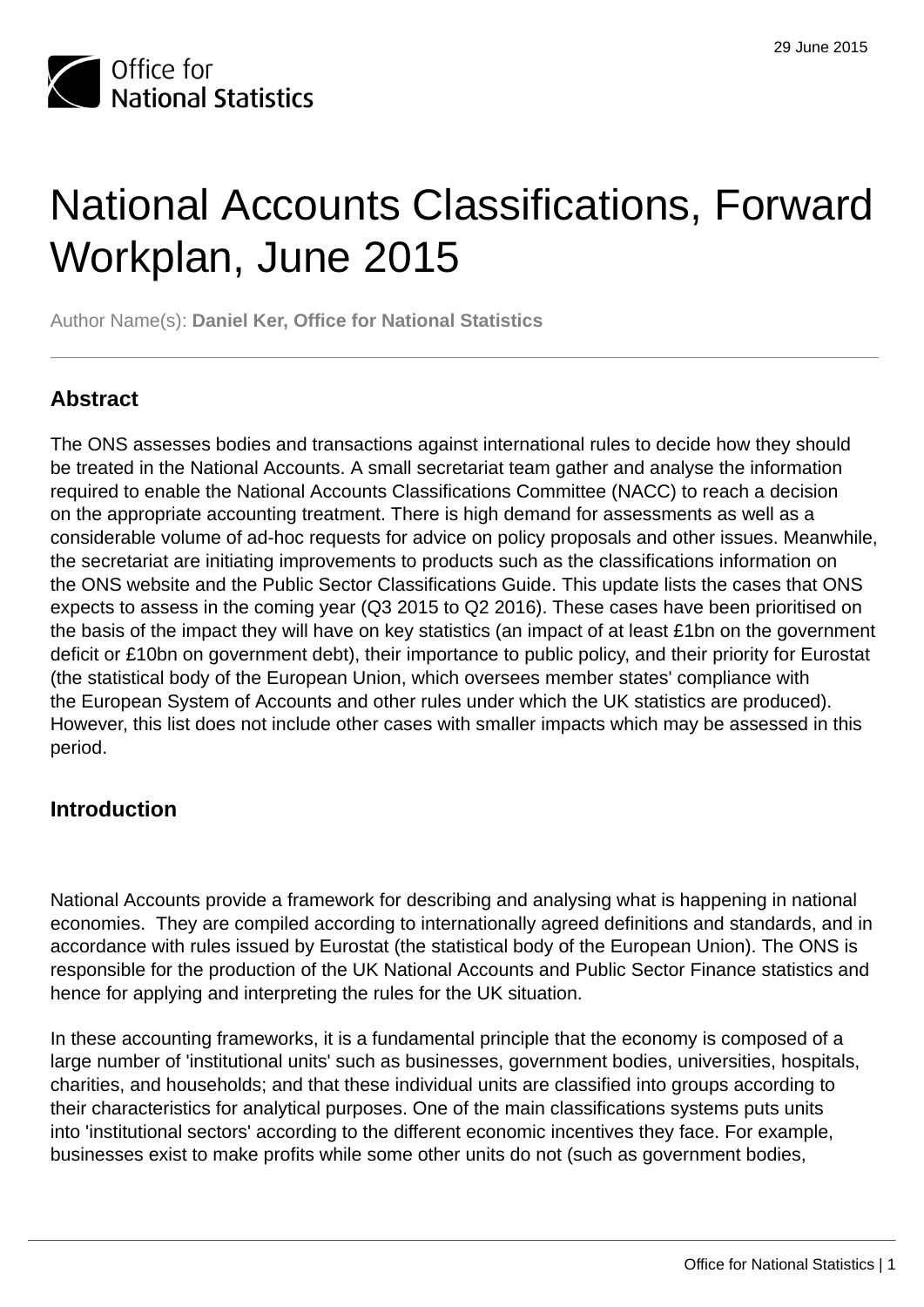charities, and households), so this is one reason why these each belong to different institutional sectors.

Additionally, each unit engages in financial transactions, paying out and receiving money for reasons such as buying and selling goods and services, paying taxes, or collecting tax revenues. These transactions are also classified within the statistical system.

In the majority of cases the classification of units and transactions is straightforward, but in some cases detailed investigation is required to ensure the economic reality is reflected in the statistics. The ONS National Accounts Classifications Committee (NACC) exists to consider such cases and recommend the appropriate statistical treatment. A published formal process is followed to agree the most appropriate classification of each unit and transaction. Decisions are authorised by the Chair of the NACC, or by the Director of National Accounts and Economic Statistics, depending on the nature of the decision and size of the impact on key statistics such as the government debt or current deficit. More information on the classification process is available on the ONS website.

Common decisions include:

- whether a body is in the private or public sector,
- for public sector bodies, whether they are government bodies or public corporations
- whether certain transactions count as taxes or service fees

Classifications are particularly pertinent in the areas of public expenditure, revenues, borrowing, debt, and tax burden. This applies both domestically, and within the European Union where statistics based on the 'European System of Accounts' (ESA) are used in:

- the Maastricht Treaty 'Excessive Deficit Procedure' measures, particularly for estimates of government debt and deficit, where they determine the 'convergence criteria' for potential entrants to the monetary union, and performance against the Growth and Stability Pact for Eurozone members; and
- the measurement of Gross National Income (GNI), one of the main determinants of member states' contributions to the European Union's budget.

It is a legal requirement for European Union countries to compile specified statistical returns on the basis of the ESA. From September 2014 onward, statistics have been compiled in accordance with the 2010 ESA (which replaced the 1995 ESA). The 2010 update is consistent with the 2008 revision of the System of National Accounts (SNA 2008) and is accompanied by updates to the Eurostat 'Manual on Government Deficit and Debt' (MGDD). Under these new guidelines, information on classifying units has been extended and strengthened. Changes to the rules have driven the inclusion of several cases in this Forward Work Plan and the ONS will apply these latest guidelines going forward.

Since 1997, the UK fiscal policy frameworks have also been based on the National Accounts; fiscal policy objectives are described in terms of National Accounts aggregates and as a result key fiscal targets are dependent on National Accounts definitions and classifications.

There is high demand for classification assessments and at any one time ONS progresses a number of active cases. This forward work plan highlights only those cases which will be prioritised due to: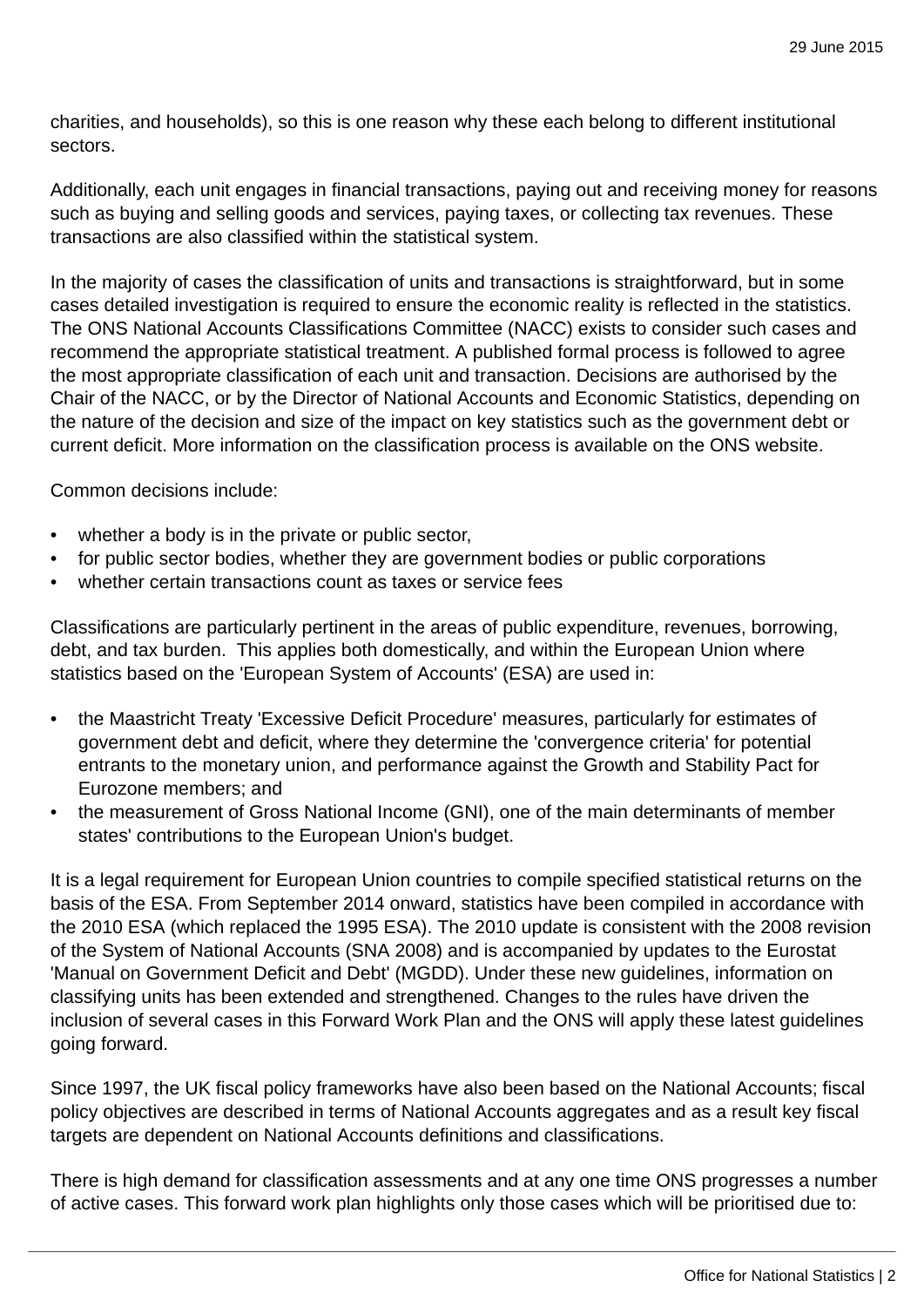- the significant impact they will have on key statistics (an impact of at least £1bn on the government deficit or £10bn on government debt)
- their importance to public policy
- their priority for Eurostat

As such, this forward workplan does not cover all cases which will arise over the coming year; further minor cases (with smaller statistical and policy impacts) will be assessed as resources allow. ONS often has to respond to external developments - including developments in government policy; such developments, and unanticipated complexity of the cases being assessed may lead to delays in reaching final classification decisions. Where possible, reasons for delays compared to previous published timescales will be highlighted.

The published classification process allows Government Departments to seek classification advice on policy proposals during their development. As a result, a considerable volume of ad-hoc requests for advice on policy proposals and other issues are also received. These are not included in any published workplan unless details of the proposal are already in the public domain.

Given all of the above, this workplan provides an up-to-date list of the cases ONS expects to classify over the coming year.

## **Format of the Work Plan**

The following section gives an overview of the cases ONS expects to classify over the next 12 months, in order of when they are expected to be completed. For each case, the following are listed:

- Current classification
- Reason for assessment i.e. impact on key aggregates, policy needs, rules changes, Eurostat request
- Impact on Fiscal Aggregates estimated scale of the potential impact of the decision on the UK or European Fiscal Measures (Public Sector Net Borrowing and Public Sector Net Debt for the UK, General Government Consolidated Gross Debt and General Government Net Borrowing for European measures). These are roughly defined as:
	- small: less than £100 million change
	- medium: between £100 million and £1 billion change
	- large: more than £1 billion change
- Impact on National Accounts aggregates (e.g. GDP), roughly classified as:
	- small an insignificant/minor impact on aggregates
	- large a significant/noticeable impact on aggregates
- Period of expected completion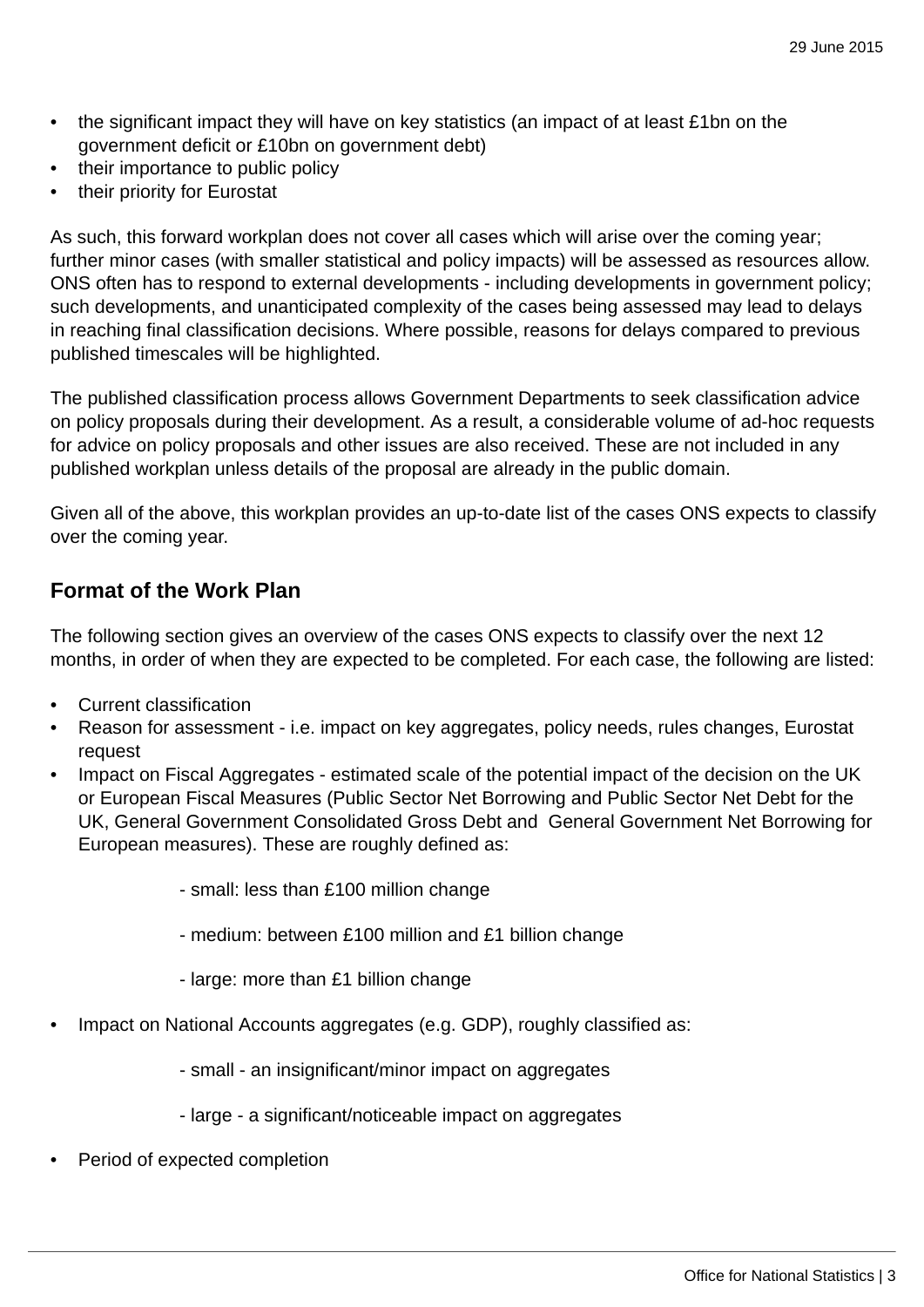# **Cases scheduled for assessment**

## **1. Aberdeen Western Peripheral Route**

Current classification: not classified

Reason for assessment: new infrastructure project

- Impact on Fiscal Aggregates: medium
- Impact on National Accounts: small

Expected completion: July 2015

The Scottish Government has contracted a private consortium to construct a new 58km road with an expected completion in 2017. ONS will establish the appropriate classification for the venture in economic statistics.

#### **2. English Heritage/Historic England**

Current classification: Central Government (S.1311)

Reason for assessment: split of English Heritage into two new units; 'The English Heritage Trust' (retaining the name 'English Heritage') and 'Historic England'

- Impact on Fiscal Aggregates: small
- Impact on National Accounts: small

Expected completion: July 2015

From 1 April 2015, English Heritage separated into two organisations:

Historic England, the new public body that champions and protects England's historic environment, and The English Heritage Trust, a new independent charity, retaining the name English Heritage. This review will establish the nature of these new organisations and the institutional sector(s) they should be classified to.

#### **3. Food and Environment Research Agency (FERA)/FERA Science Ltd.**

Current classification: Central Government (S.1311)

Reason for assessment: transfer of responsibilities from FERA to FERA Science Limited.

- Impact on Fiscal Aggregates: small
- Impact on National Accounts: small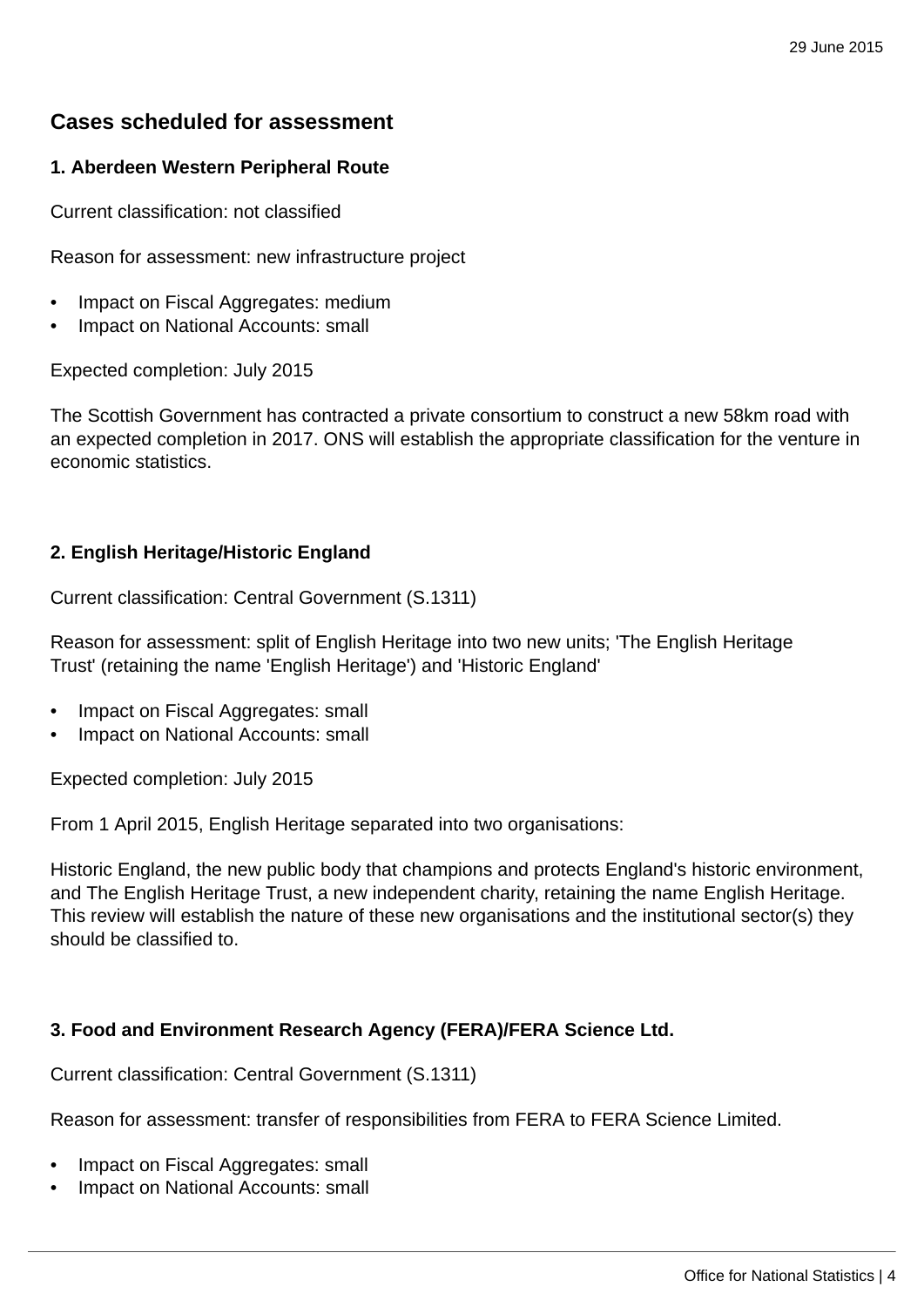Expected completion: July 2015

On 1 April 2015 the business and operations of the Food and Environment Research Agency (FERA), an Executive Agency of the Department for Environment, Food, and Rural Affairs (DEFRA) were transferred to FERA Science Limited (FSL), a Joint-Venture (JV) between DEFRA and Capita (a private non-financial corporation). ONS will assess this new arrangement to establish to which institutional sector the new body should be classified.

#### **4. Remploy Ltd.**

Current classification: Public Non-Financial Corporation (S.11001)

Reason for assessment: sale of government interest in company

- Impact on Fiscal Aggregates: small
- Impact on National Accounts: small

Expected completion: July 2015

On 7 April 2015, 70 years after it was formed, Remploy left government ownership in a joint venture between MAXIMUS, an international company providing health and employment services on three continents, and Remploy's employees who have a 30% stake in the new business. This review will establish if this change should lead Remploy to be classified in the Private Non-Financial Corporations sector (S.11002 domestic controlled or S.11003 foreign controlled)

#### **5. Glasgow Prestwick Airport**

Current classification: Private Non-Financial Corporation (S.11002)

Reason for assessment: sale to Scottish Ministers

- Impact on Fiscal Aggregates: medium
- Impact on National Accounts: small

Expected completion: July 2015

In October 2013, Scottish Ministers established TS Prestwick HoldCo Ltd. through which they went on to purchase all shares in Glasgow Prestwick Airport. This review will establish whether this has resulted in Glasgow Prestwick Airport moving in to the public sector, and whether the various units in the group are market or non-market bodies.

## **6. Financial Conduct Authority (FCA)/Prudential Regulation Authority (PRA)**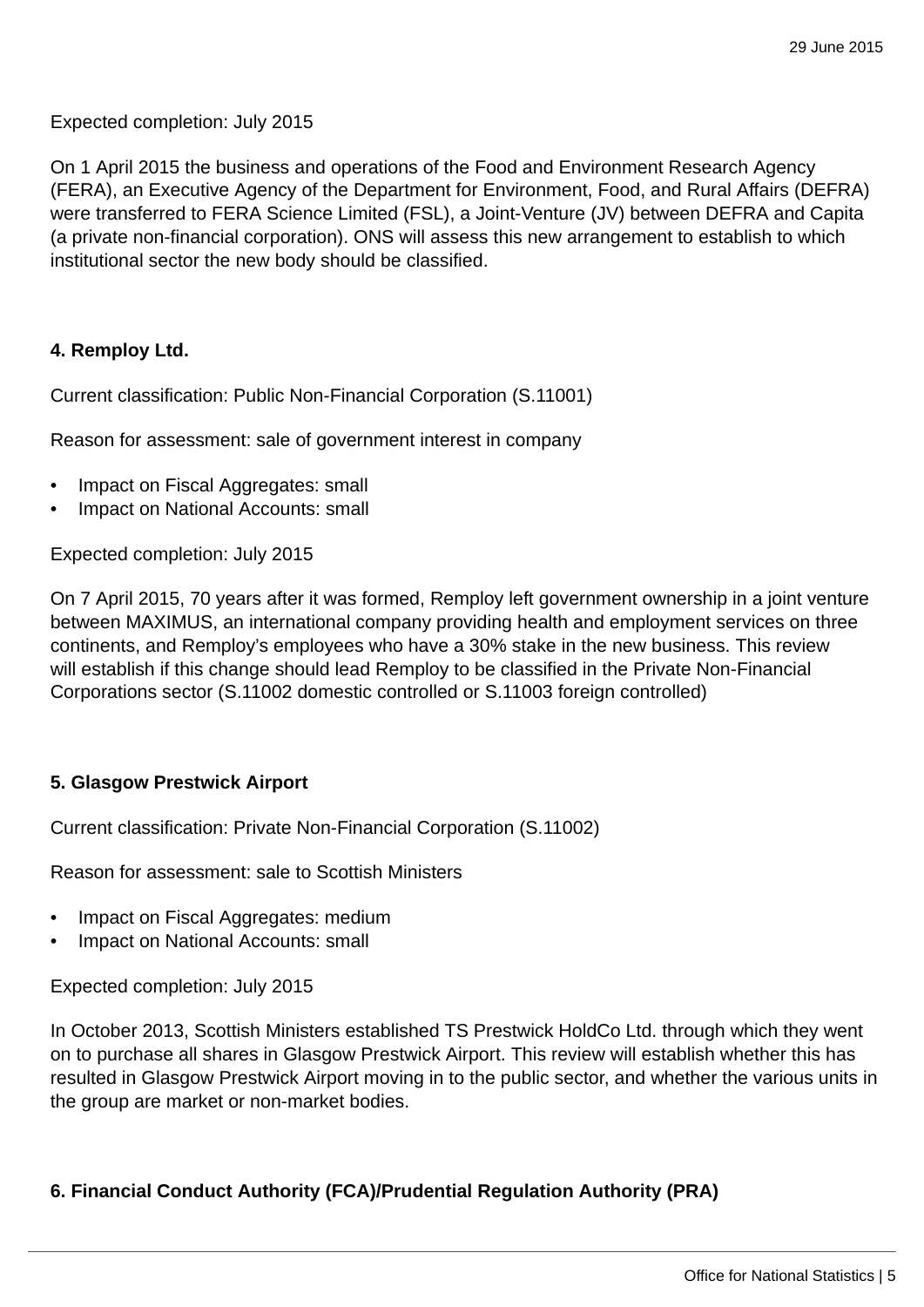Current classification: Public Financial Corporation (S.12401)

Reason for assessment: new rules on Market Regulatory Bodies/Supervisory Authorities in 2014 MGDD, Eurostat priority

- Impact on Fiscal Aggregates: small
- Impact on National Accounts: small

Expected completion: July 2015

The FCA and PRA together regulate and oversee the UK financial system. ONS will review the classification of these bodies in light of the new rules on the classification of Market Regulatory Bodies/Supervisory Authorities in 2014 MGDD.

#### **7. Pension Protection Fund**

Current classification: Public Insurance Corporations and Pension Funds (S.12501)

Reason for assessment: new rules in the 2014 Manual on Government Deficit and Debt (MGDD)

- Impact on Fiscal Aggregates: small
- Impact on National Accounts: small

Expected completion: July 2015

The Pension Protection Fund was established to pay compensation to members of eligible defined benefit pension schemes, when there is a qualifying insolvency event in relation to the employer and where there are insufficient assets in the pension scheme to cover Pension Protection Fund levels of compensation. In the 2014 MGDD, new rules on the treatment of 'protection funds' was introduced; ONS will review the classification of the Pension Protection Fund in accordance with this rules.

#### **8. Radioactive Waste Management Ltd.**

Current classification: Not formally classified

Reason for assessment: New unit

- Impact on Fiscal Aggregates: small
- Impact on National Accounts: small

Expected completion: July 2015

Radioactive Waste Management Ltd. was established by the Nuclear Decommissioning Authority (itself a Central Government unit) to deliver a geological disposal facility for higher-activity nuclear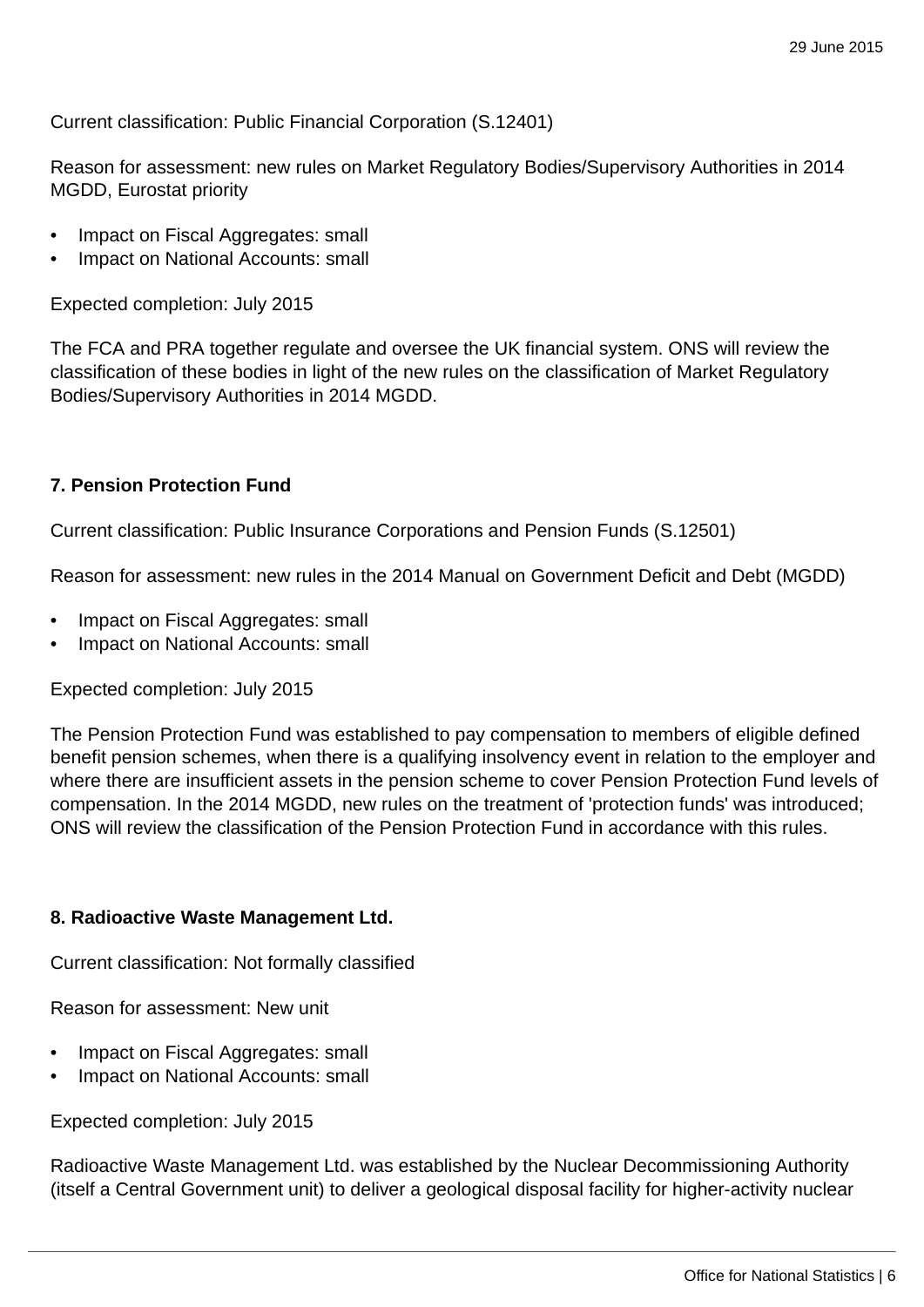waste, and for the provision of waste management solutions. They are currently carrying out preparatory work to plan for geological disposal.

## **9. Hospitals built under the Scottish Government 'Non-Profit Distributing' (NPD) model for Public-Private Partnerships (PPPs)**

Current classification: not formally classified

Reason for assessment: new units

- Impact on Fiscal Aggregates: medium
- Impact on National Accounts: small

Expected completion: August 2015

The ONS will establish the correct statistical classification of two hospitals being constructed under the Scottish Government NPD model for PPPs: Edinburgh Children's Hospital and the Dumfries and Galloway Royal Infirmary.

#### **10. Priority School Building Programme**

Current classification: not formally classified

Reason for assessment: new government school building scheme, Eurostat priority

- Impact on Fiscal Aggregates: medium
- Impact on National Accounts: small

Expected completion: August 2015

The ONS will establish the classification of contracts under the Priority Schools Building Programme, which are Public-Private Partnerships under the UK Government's new Private Finance 2 (PF2) model.

#### **11. Canal and River Trust**

Current classification: not formally classified

Reason for assessment: new unit

- Impact on Fiscal Aggregates: small
- Impact on National Accounts: small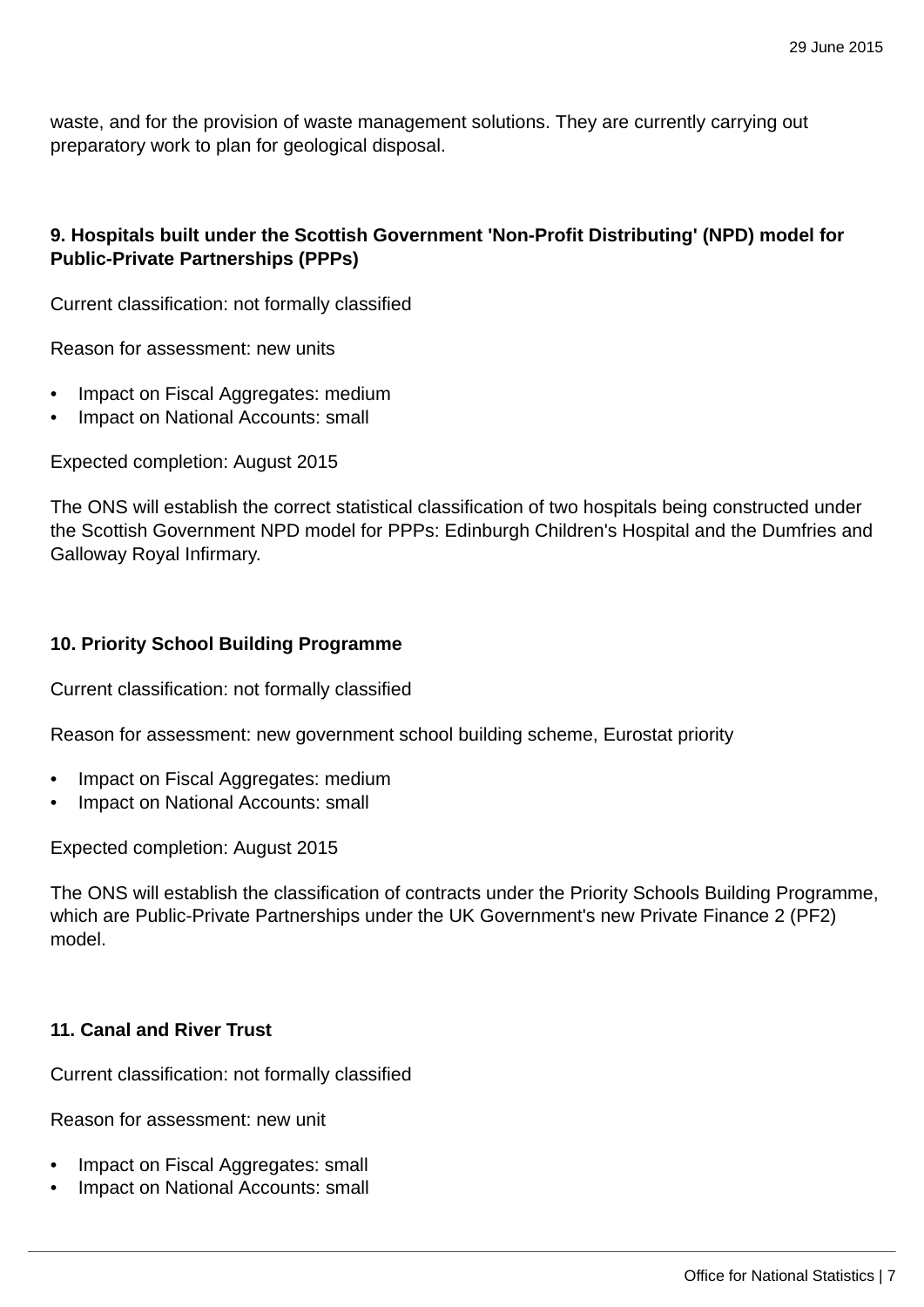Expected completion: August 2015

The Canal & River Trust is a charitable trust that was set up to look after the waterways of England and Wales. The transfer of ownership from the previous operator, British Waterways (a central government body) , took place on 2 July 2012. It is further expected that inland waterways currently managed by the Environment Agency will also transfer to the trust in 2015. ONS will establish the correct classification of this new body for statistical purposes.

#### **12. Revenue Scotland**

Current classification: not classified

Reason for assessment: new body

- Impact on Fiscal Aggregates: small
- Impact on National Accounts: small

Expected completion: September 2015

Revenue Scotland has been established as the tax authority responsible for the administration of Scotland's devolved taxes. ONS will establish how Revenue Scotland, and the taxes it collects, should be classified in economic statistics.

#### **13. Pensioner Bond Scheme**

Current classification: not classified

Reason for assessment: issuance of new government bonds

- Impact on Fiscal Aggregates: large
- Impact on National Accounts: small

Expected completion: September 2015

The government, through NS&I, has made available £10-15 billion of '65+ Guaranteed Growth Bonds'. These are lump sum investments that earn a fixed rate of interest over set 1-year or 3-year terms. These bonds bear interest at above-market rates. ONS will establish how these bonds should be recorded in economic statistics.

#### **14. East Coast Mainline Company Limited**

Current classification: Public Non-Financial Corporation (S.11001)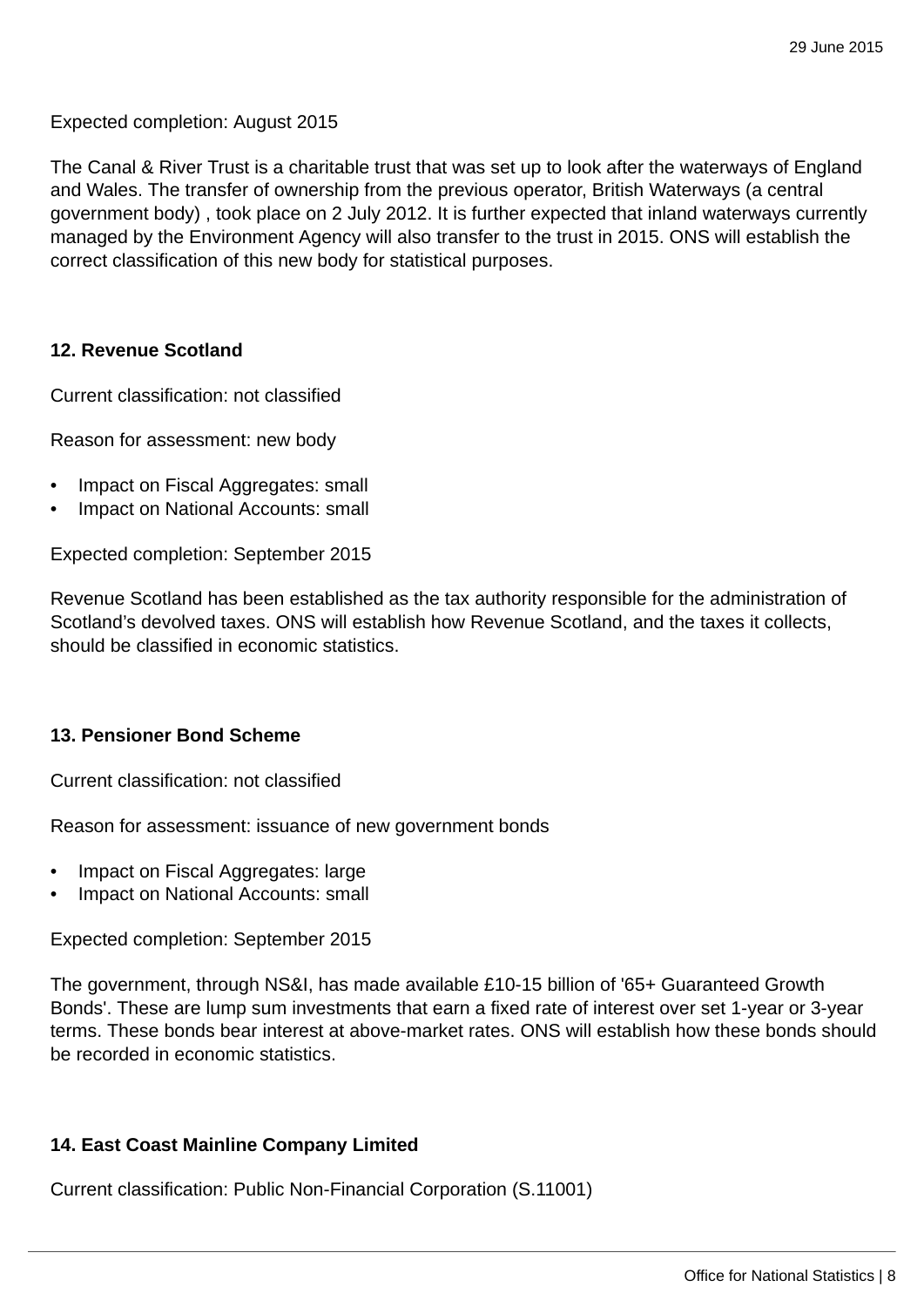Reason for assessment: new franchise arrangement

- Impact on Fiscal Aggregates: small
- Impact on National Accounts: small

Expected completion: September 2015

On 1st March 2015, the East Coast Mainline franchise was taken over by Virgin East Coast - a consortium of Stagecoach and Virgin Trains. It had previously been operated by 'Directly Operated Railways', a Public Non-Financial Corporation. ONS will examine the new operating company to establish whether it is a public or private corporation.

#### **15. Social Security Funds (General Government sub-sector)**

Current classification: Central or Local Government

Reason for assessment: new detail in ESA10

- Impact on Fiscal Aggregates: none
- Impact on National Accounts: no impact on key aggregates but, depending on the classification decision, could involve isolating a fourth sub-sector within General Government

#### Expected completion: September 2015

EU Member States are required to report a breakdown of the 'General Government' (S.13) institutional sector which isolates the following sub-sectors if they exist in the Member State:

- S.1311 Central Government
- S.1312 State Government
- S.1313 Local Government
- S.1314 Social Security Funds

Currently, ONS only identifies Government units as Central- or Local- Government. Through this work, ONS will establish whether there are units which should be classified as Social Security Funds and hence recorded separately in the National Accounts and Public Sector Finances.

#### **16. Miscellaneous Pension Schemes**

Current classification: pension funds

Reason for assessment: ESA10 rules

- Impact on Fiscal Aggregates: large
- Impact on National Accounts: small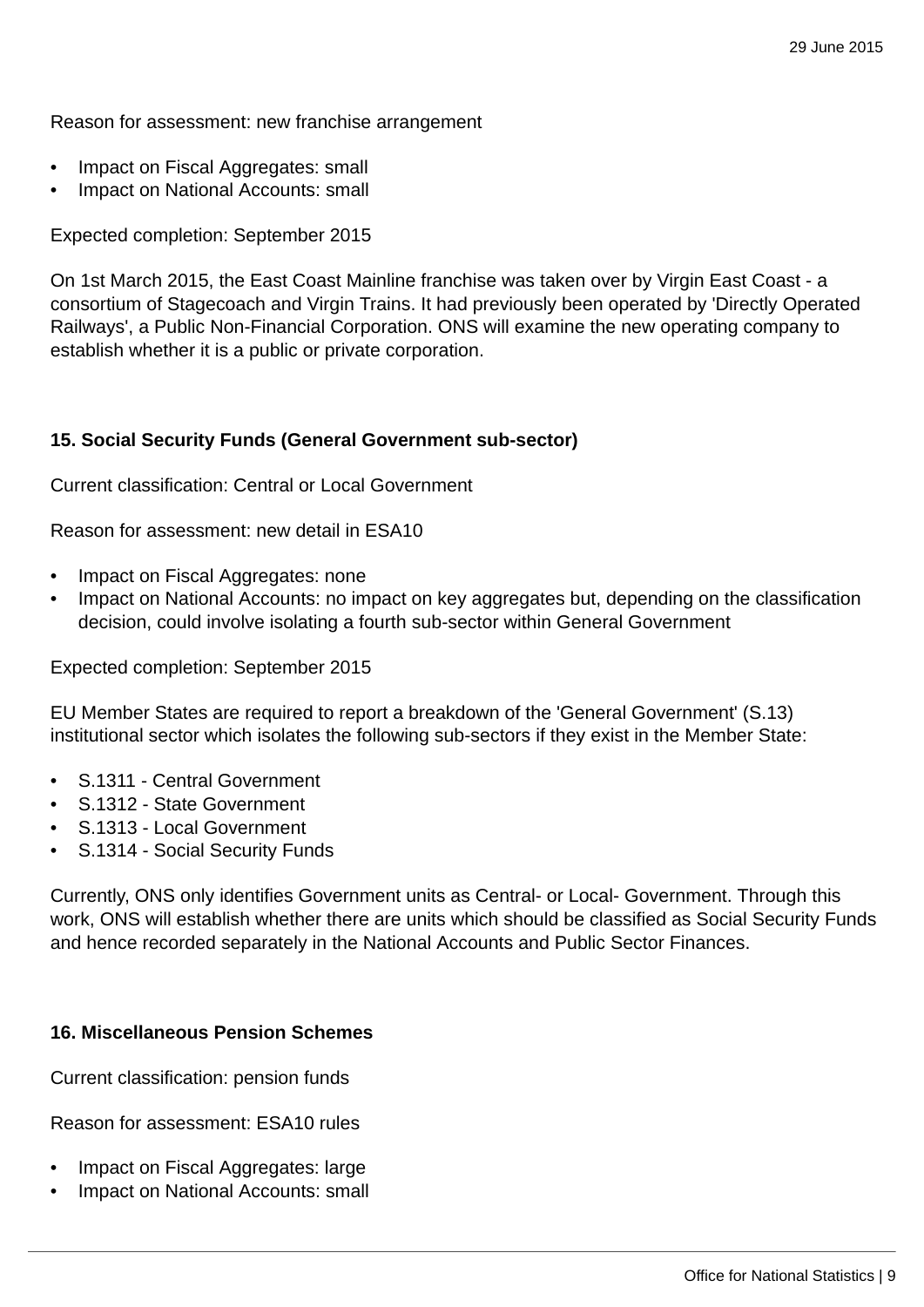Expected completion: September 2015

ESA10 provided new rules on pension administrators, pension managers, pension funds, and multiemployer pension schemes. ONS will evaluate a number of pension schemes against this rules including the Railway Pension Scheme, Transport for London (TfL) pension scheme, and Local Government pension scheme.

#### **17. Corporation Tax Relief Schemes**

Current classification: payable/non-payable tax credits

Reason for assessment: requirements in ESA10

- Impact on Fiscal Aggregates: none
- Impact on National Accounts: small

Expected completion: Quarter 4 (October-December) 2015

The UK government operates a number of tax relief schemes which reduce the amount of corporation tax paid by firms undertaking certain activities (such as R&D or video games development for example). ESA10 changed the treatment of tax credit schemes, differentiating between 'non-payable' schemes (where the amount of tax credit is limited by the size of the relevant corporation tax liability) and 'payable' schemes (where tax credit exceeding the corporation tax liability is paid out to the beneficiary). ONS will assess UK corporation tax relief schemes in the context of this new rules.

#### **18. Dead-lock Joint Ventures**

Current classification: private sector

Reason for assessment: requirements in ESA10

- Impact on Fiscal Aggregates: small
- Impact on National Accounts: small

Expected completion: Quarter 4 (October-December) 2015

ESA10 introduced new guidance on 50-50 joint ventures where control is precisely equally shared. This may have implications for some ventures between public and private partners such as the Manchester Airport Consortium which is currently recorded as a private non-financial corporation. The ONS will establish the correct treatment of such arrangements in light of this new guidance.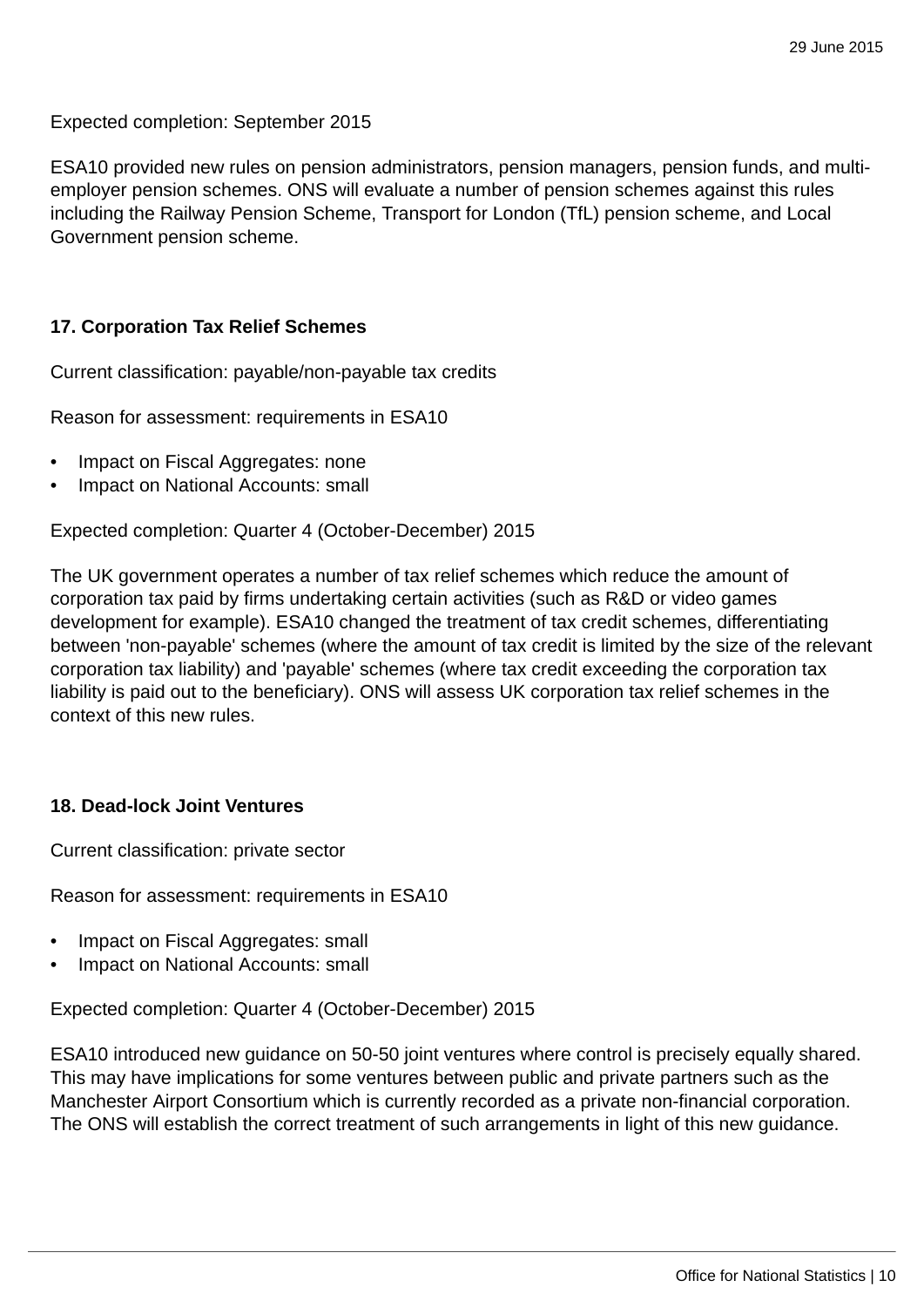## **19. Energy Companies Obligation (ECO)**

Current classification: not classified

Reason for assessment: policy, developing rules from Eurostat

- Impact on Fiscal Aggregates: not known
- Impact on National Accounts: not known

Other impacts: statistics on taxation

Expected completion: Quarter 1 (January-March) 2016

ECO was introduced in 2013 as a package of measures aimed at helping to improve the environmental efficiency of UK residential buildings. It requires large energy providers to offer financial support for efficiency measures such as improving insulation or installing a new boiler. It also requires companies to provide assistance to low income and vulnerable households.

The international guidelines on treatment for such schemes are unclear and this has been discussed on several occasions internationally. The issue is that, while in the real-world financial transactions flow directly from energy providers to consumers, these redistributive transactions would not occur without Government impetus. One view is that such flows should be routed via Government from energy firms to consumers, to reflect the tax-like nature of the situation. The re-routing of flows to reveal the economic reality of the transactions is an accepted practice in the European System of Accounts.

However, there is international variation in the treatment of such transactions and this impacts the comparability of statistics on the tax burden in different countries. Further international rules is therefore being sought.

#### **20. "Minor" Trust Ports**

Current classification: varies (Central Government, Private Non-Financial Corporations)

Reason for assessment: requests from units

- Impact on Fiscal Aggregates: small
- Impact on National Accounts: small

Expected completion: Half 1 (January-June) 2016

Trust Ports are independent statutory bodies each governed by their own, unique, statutes and controlled by a local independent board. In October 2013, ONS announced that "major" Trust Ports (those which exceed the revenue threshold set out under Section 11 of the Ports Act 1991 - £9.0m in July 2012, with this threshold adjusted for RPI inflation between periods), will continue to be treated as Public Corporations due to the power of the relevant Government sponsoring body to choose to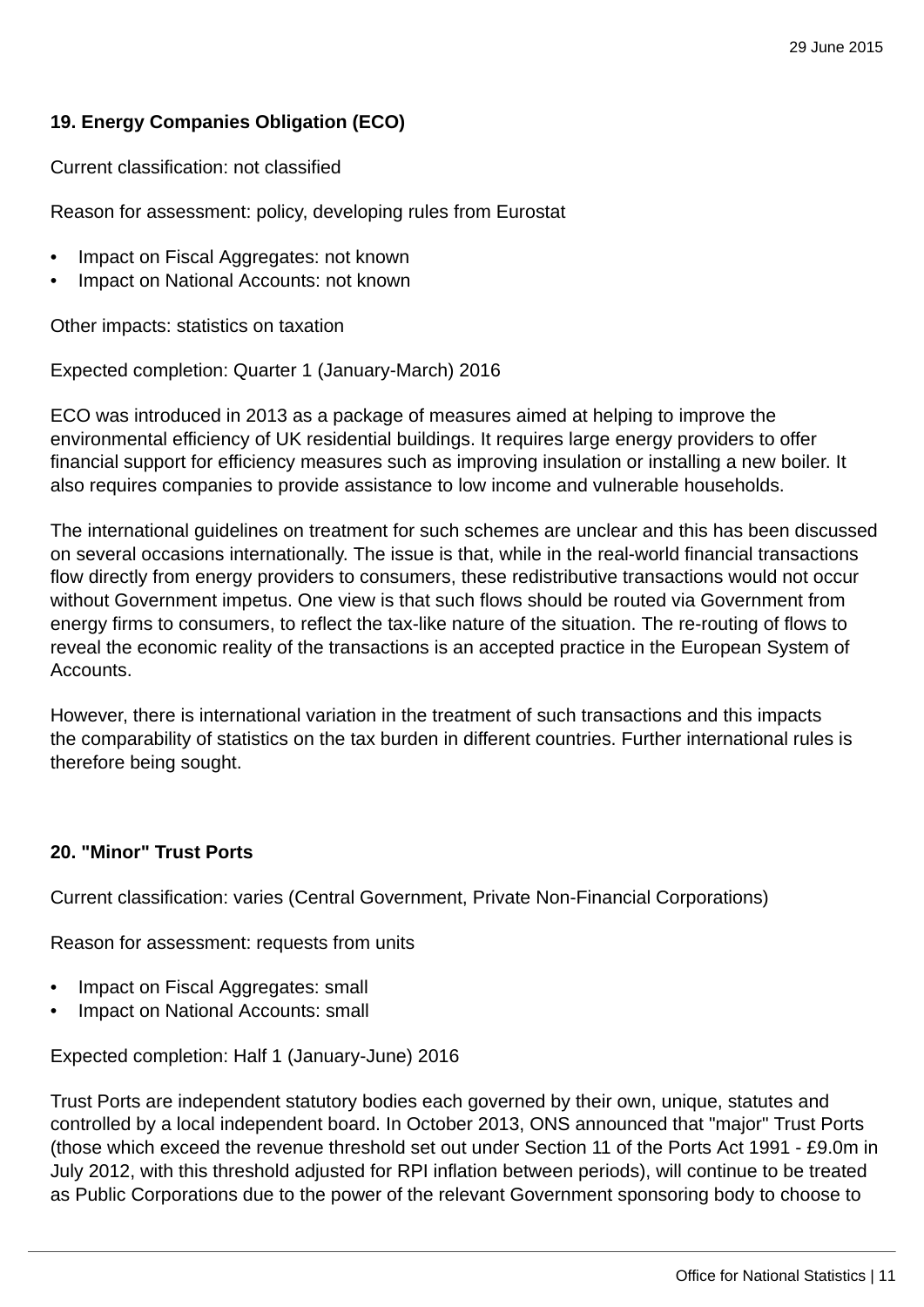enforce their sale (i.e. privatisation) under Section 10 of the aforementioned Act and furthermore have the right to a legally defined share of the proceeds from such a sale.

At the same time ONS undertook to consider trust ports with annual revenues below this threshold ("minor" Trust Ports) on a case-by case basis. ONS has been contacted by a number of such Trust Ports requesting classification reviews. ONS plans to begin to begin considering these cases in the last quarter of 2014, subject to the demands of cases of higher priority.

#### **21. Universities**

Current classification: Transactions not at economically significant prices.

Reason for assessment: policy - significant increases in tuition fee maxima

- Impact on Fiscal Aggregates: not applicable
- Impact on National Accounts: medium

Expected completion: Half 1 (January-June) 2016

From September 2012, the maximum tuition fees which could be charged by universities in England and Wales were increased from around £3,500 to £9,000. ONS will review the treatment of these fees in light of this change; in particular, whether tuition fees are now charged at 'economically significant prices'. This is relevant when assessing whether universities are 'market' or 'non-market' producers.

## **Background notes**

1. Details of the policy governing the release of new data are available by visiting [www.statisticsauthority.gov.uk/assessment/code-of-practice/index.html](http://www.statisticsauthority.gov.uk/assessment/code-of-practice/index.html) or from the Media Relations Office email: [media.relations@ons.gsi.gov.uk](mailto:media.relations@ons.gsi.gov.uk)

# **Copyright**

© Crown copyright 2015

You may use or re-use this information (not including logos) free of charge in any format or medium, under the terms of the Open Government Licence. To view this licence, visit www.nationalarchives.gov.uk/doc/open-government-licence/ or write to the Information Policy Team, The National Archives, Kew, London TW9 4DU, or email: [psi@nationalarchives.gsi.gov.uk](mailto:psi@nationalarchives.gsi.gov.uk).

This document is also available on our website at [www.ons.gov.uk.](http://www.ons.gov.uk/)